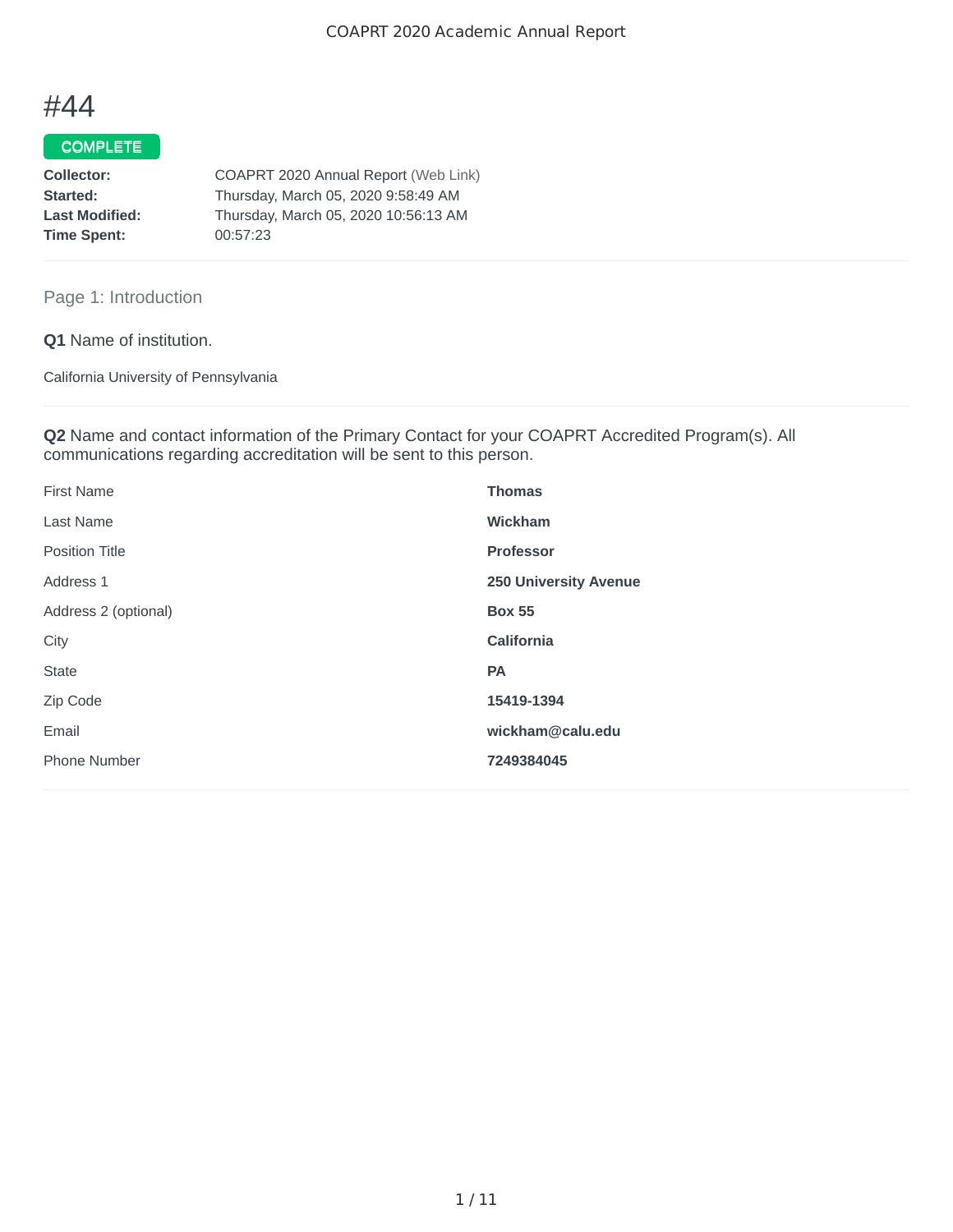### **Q3** Information

| <b>Institution Name</b>                   | <b>California University of Pennsylvania</b>                                         |
|-------------------------------------------|--------------------------------------------------------------------------------------|
| <b>Department Name</b>                    | <b>Earth Sciences Department (Parks and Recreation</b><br><b>Management program)</b> |
| Website                                   | https://www.calu.edu/                                                                |
| <b>President's Name</b>                   | <b>Geraldine Jones</b>                                                               |
| President's Address 1                     | 250 University Avenue, Box 95                                                        |
| <b>President's City</b>                   | California                                                                           |
| <b>President's State</b>                  | <b>PA</b>                                                                            |
| President's Zip Code                      | 15419-1394                                                                           |
| <b>President's Email</b>                  | wickham@calu.edu                                                                     |
| President's Phone Number                  | 7249384045                                                                           |
| <b>Q4</b> Name(s) of accredited programs. |                                                                                      |

First: **Parks and Recreation Management**

Page 2: Intent to Pursue Accreditation

**Q5** Does the academic unit intend to pursue accreditation or re-accreditation as originally scheduled? **Yes**

**Q6** Regional Accreditation: Is the institution currently accredited by the appropriate regional accrediting association approved by the Council for Higher Education Accreditation (CHEA) or by the current national accrediting body (Standard 1.02)? **Yes**

Page 3: Statistics Summary Report - Faculty

**Q7** Are there a minimum of two full time faculty members and a minimum of one additional full-time equivalent faculty position (FTE) assigned to and instruct in the program? (Standard 1.03) **Yes**

**Q8** Do a minimum of two full time faculty members hold a degree of masters or higher, and a degree of bachelors or above in parks, recreation, tourism or related field? (Standard 1.04) **Yes**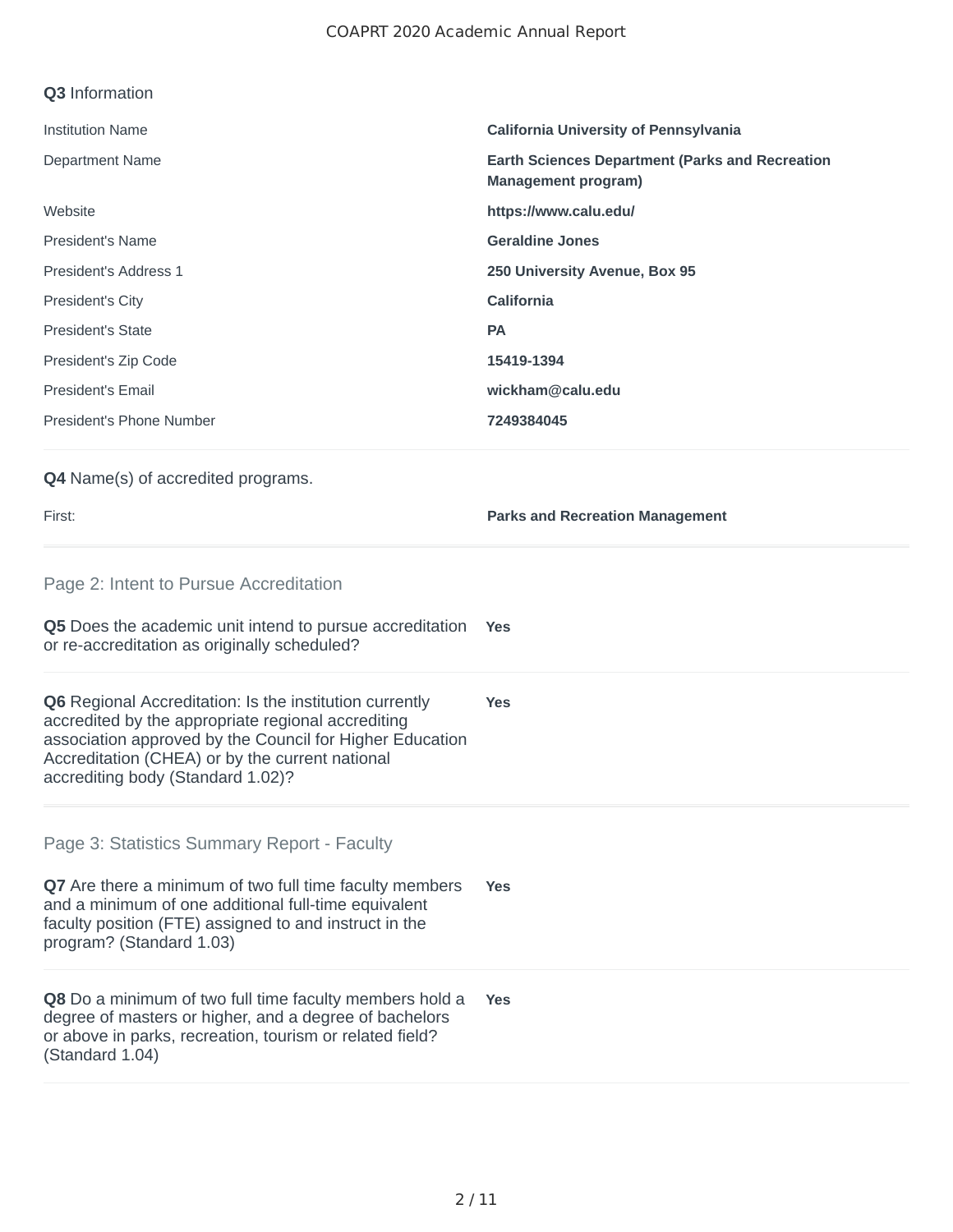**Q9** Do all individuals instructing in the program have the competence and credentials in the subject matter for which they are responsible? (Standard 1.05) **Yes**

## Page 4: Statistics Summary Report - Students

**Q10** For the students graduating from the accredited programs in 2019, what percentage did so within six years of entering the institution? (Example: 60%). This may be an aggregated number. This data will be published on the COAPRT Program List webpage. Enter numbers only between 0-100. NOTE: Council adopted the Graduation Rate definition used by the National Center for Education Statistics, https://nces.ed.gov/ipeds/use-the-data/surveycomponents/9/graduation-rates

100%

Page 6: Program #1 Narrative Report - Learning Outcomes Assessment

**Q11** FIRST PROGRAM (include name of program and description) Please provide a short description of this COAPRT programs which will be published on the COAPRT Program online directory.

Our students at California University of Pennsylvania graduate with a Bachelor of Arts in Parks and Recreation Management. The primary philosophy and goals of the Park and Recreation Management program is to improve the quality of life for our citizens and our communities. We are devoted to improving the health and wellness of our constituents through the provision and promotion of an active and healthy leisure lifestyle. Also, we are dedicated to the effective preservation, conservation, stewardship, management and use of our parks and protected areas while continuing to connect children to nature and improve our environment. Finally, our program is committed to enhancing social equity and promoting equal access to parks, recreation and leisure opportunities for all.

**Q12** Provide the program-specific learning outcome consistent with COAPRT Standard 7.01. (Program #1)7.01 - Students graduating from the program shall demonstrate the following entry-level knowledge: a) the nature and scope of the relevant park, recreation, tourism or related professions and their associated industries; b) techniques and processes used by professionals and workers in these industries; and c) the foundation of the profession in history, science and philosophy.

Students will demonstrate entry-level knowledge in the nature and scope of the park, recreation, tourism, and hospitality professions and the historic, scientific, and philosophical foundations of the profession based on the evaluation of key class assignments.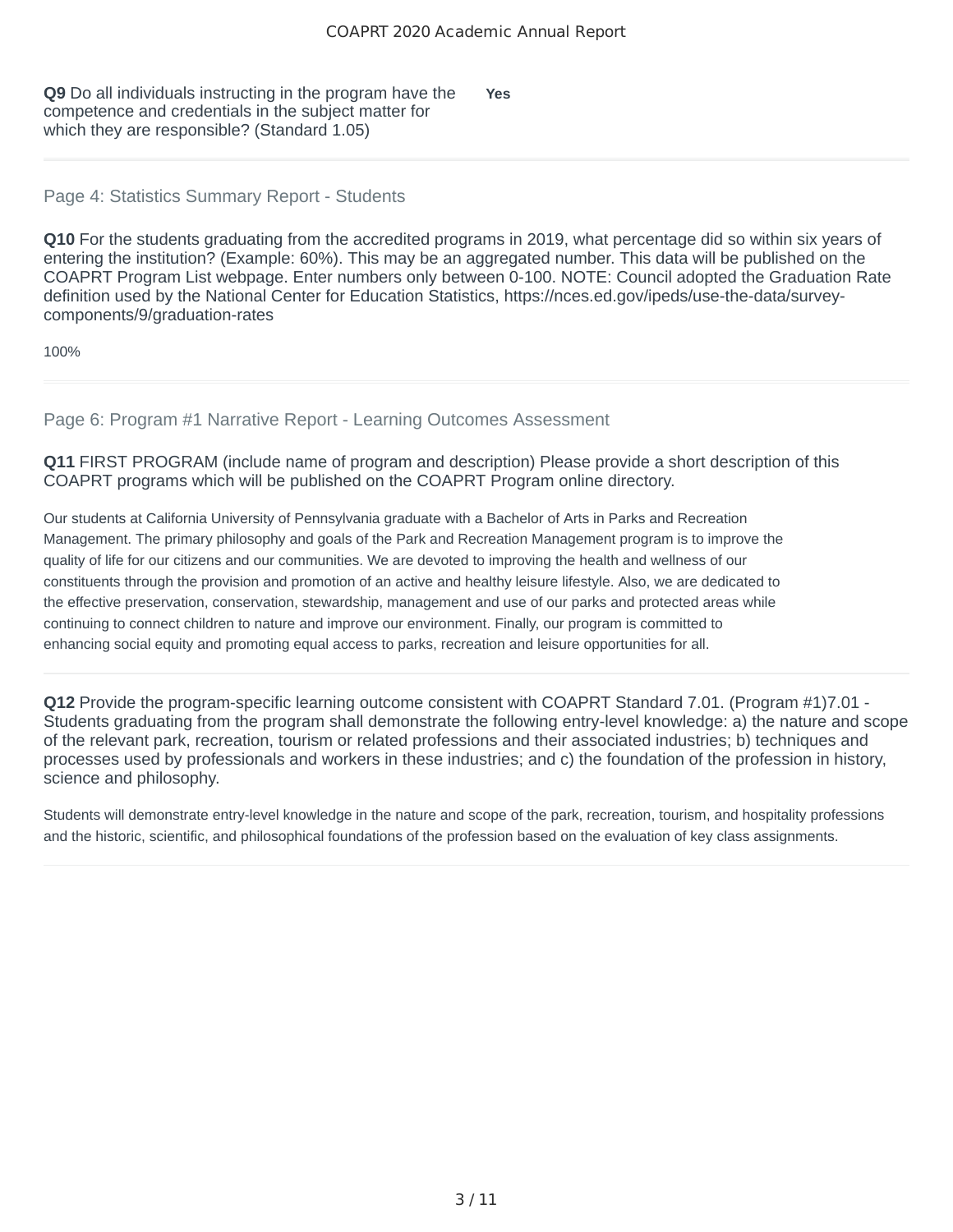#### COAPRT 2020 Academic Annual Report

**Q13** Describe the method by which the learning outcome for Standard 7.01 was assessed (Program #1):

Course-specific assignments, activities and test/quiz items were used to assess compliance with the learning outcomes.

REC 165: In-class discussion on crowding in national parks

REC 361: Diversity issues in Parks and Recreation Assignment

REC 362: Park/Recreation Facility Design Evaluation

REC 412: Program Benefits of Pike Run Youth Fishing Festival

REC 378: Selected exam questions in Recreation Management & Leadership

**Q14** Indicate whether this outcome measure is Direct or Indirect. (Program #1) **Direct**

**Q15** Result of the assessment of the learning outcome for Standard 7.01: (Program #1)

REC 165: In-class discussion on crowding in national parks: 90% of students who were present for the class discussion performed the required task at a satisfactory level or better.

REC 361: Diversity issues in Parks and Recreation Assignment: 90% of students earned an 80% or higher on this assignment.

REC 362: Park/Recreation Facility Design Evaluation: 90% of students earned an 80% or higher on this assignment.

REC 374: Program Benefits of Pike Run Youth Fishing Festival: 90% of students earned an 80% or higher on this assignment.

REC 378: Unmet. For the spring 2019 semester (7 items, Avg grade = 77%) students performed slightly below our expectations. The students appear to have struggled with some of the material, specifically with the matching questions on the test.

**Q16** Please provide the program-specific learning outcome consistent with COAPRT Standard 7.02. Students graduating from the program shall be able to demonstrate the ability to design, implement, and evaluate services that facilitate targeted human experiences and that embrace personal and cultural dimensions of diversity. (Program #1)

Students will demonstrate the ability to design, implement, and evaluate services that facilitate targeted human experiences and that embrace personal and cultural dimensions of diversity.

**Q17** Describe the method by which the learning outcome for Standard 7.02 was assessed: (Program #1)

REC 165: Gender Equality In-Class Activity

REC 361: Diversity Interview Assignment

REC 362: Playground Assignment

REC 412: Needs Identification & Assessment for the Pike Run Youth Fishing Festival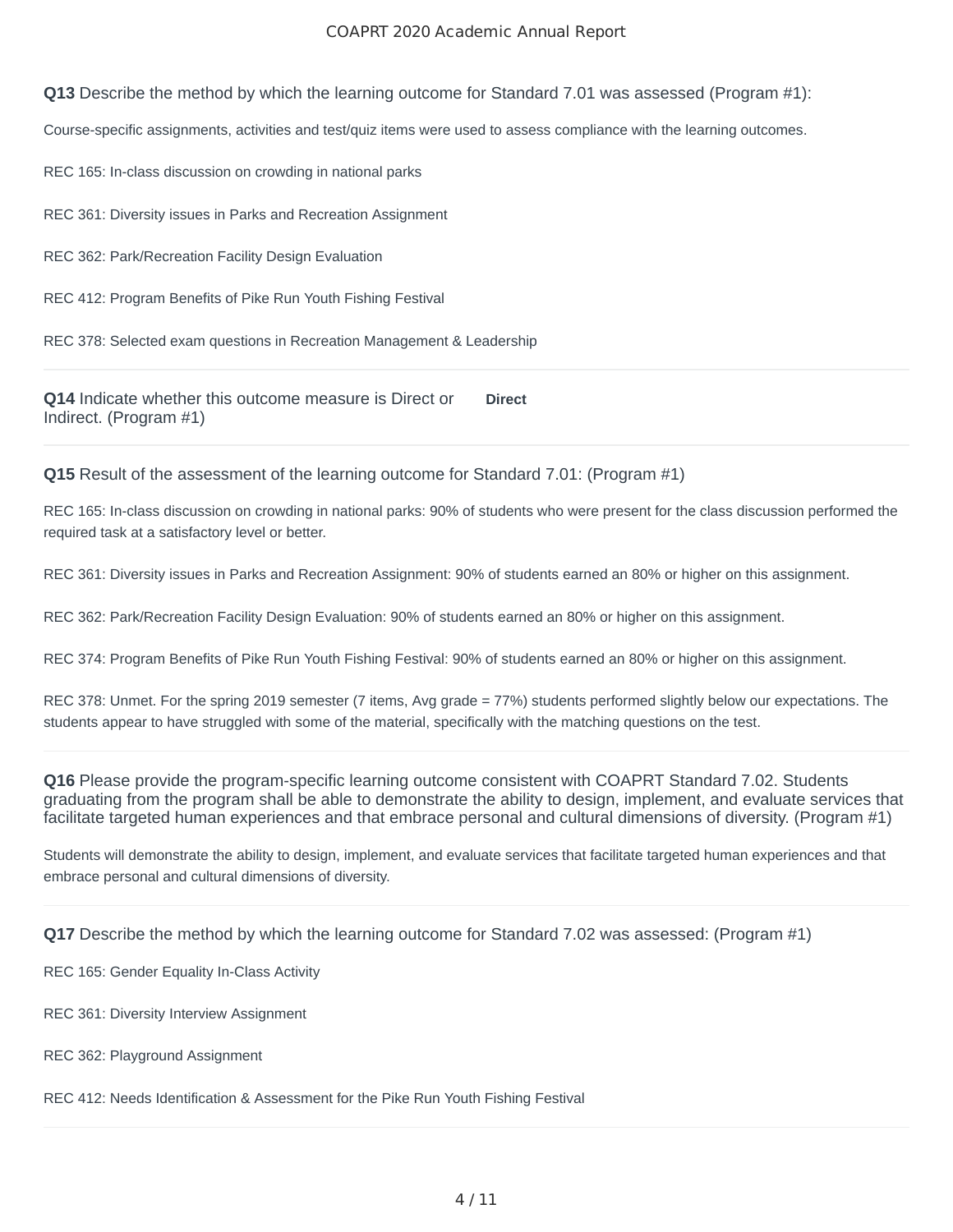**Q18** Please indicate whether this outcome measure is Direct or Indirect. (Program #1) **Direct**

**Q19** Result of the assessment of the learning outcome for Standard 7.02: (Program #1)

REC 165: Gender Equality In-Class Activity: 80% of students who were present for the class discussion performed the required task at a satisfactory level or better.

REC 361: Diversity Interview Assignment: 74% of students earned an 80% or higher on this assignment.

REC 362: Playground Assignment: 90% of students earned an 80% or higher on this assignment.

REC 412: Needs Identification & Assessment for the Pike Run Youth Fishing Festival: 80% of students earned an 80% or higher on this assignment.

**Q20** Please provide the program-specific learning outcome consistent with COAPRT Standard 7.03. Students graduating from the program shall be able to demonstrate entry-level knowledge about operations and strategic management/administration in parks, recreation, tourism and/or related professions. (Program #1)

Students will demonstrate entry-level knowledge about operations and strategic management and administration in parks, recreation, tourism and/or related professions.

**Q21** Describe the method by which the learning outcome for Standard 7.03 was assessed: (Program #1)

REC 165: Recreation Agency In-Class Activity

REC 361: Ability Awareness Experience Project

REC 362: 9-Hole Disc Golf Course Design Project

REC 412: Pike Run Youth Fishing Festival Program Planning, Delivery & Evaluation Report

GEO 474: Students must complete a master plan project in GEO 474 that meets the standard of 7.03. The Master Plan Project is a significant undertaking in GEO 474.

REC 378: three assignments based on 1) Mission, Goals & Objectives, 2) Budget assignment, 3) Policy Manual Assignment

**Q22** Please indicate whether this outcome measure is Direct or Indirect. (Program #1) **Direct**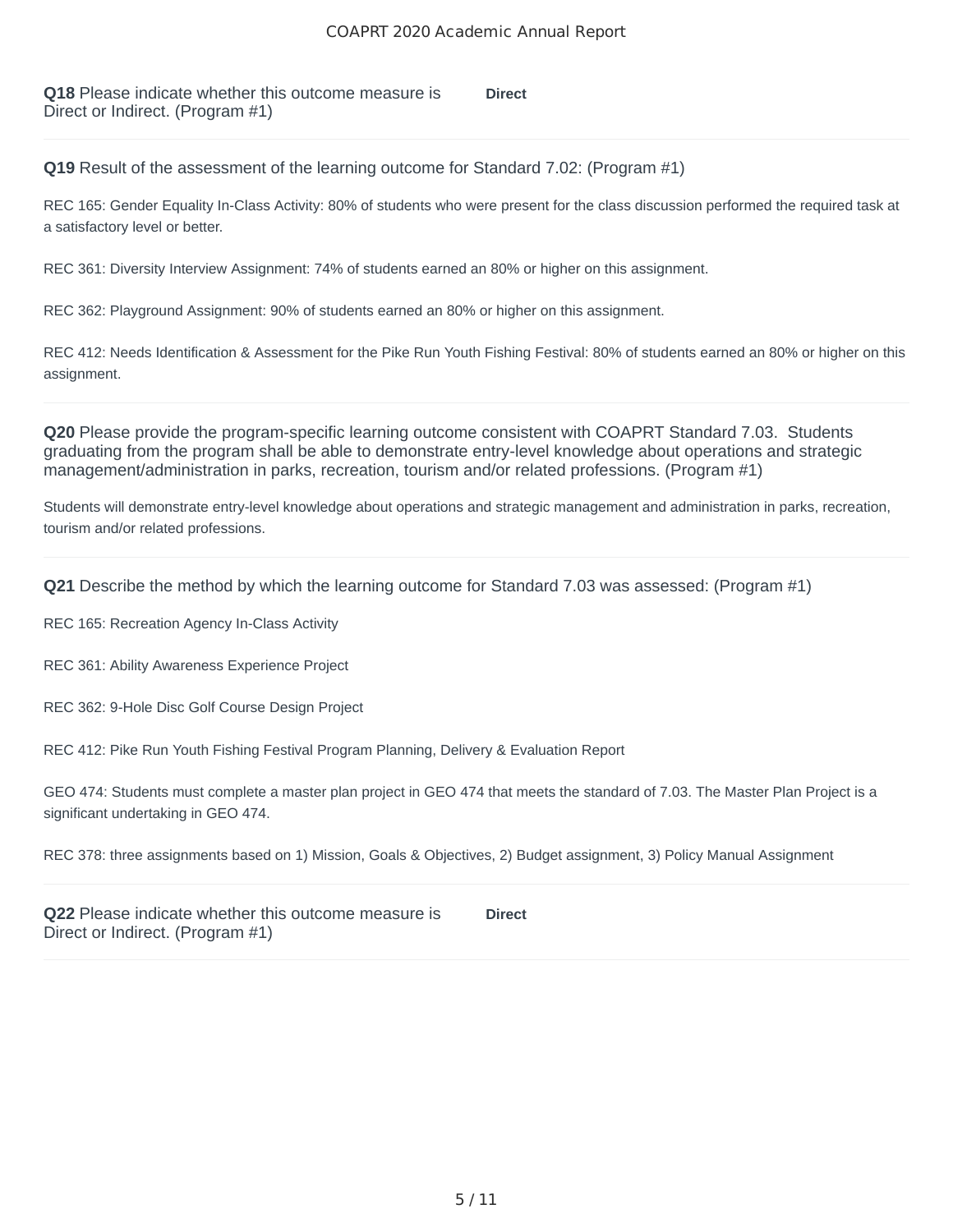#### COAPRT 2020 Academic Annual Report

**Q23** Result of the assessment of the learning outcome for Standard 7.03: (Program #1)

REC 165: Recreation Agency In-Class Activity: 60% of students who were present for the class discussion performed the required task at a satisfactory level or better.

REC 361: Ability Awareness Experience Assignment: 80% of students earned an 80% or higher on this assignment.

REC 362: 9-Hole Disc Golf Course Design Project: 100% of students earned an 80% or higher on this assignment.

REC 412: Pike Run Youth Fishing Festival Program Planning, Delivery & Evaluation Report: 60% of students earned an 80% or higher on this assignment.

GEO 474: (Met) For the Master Plan Project during the fall 2019 semester, 94% of students achieved a "B" or higher on the Master Plan Project.

REC 378: The three assignments based on 1) Mission, Goals & Objectives, 2) Budget assignment, 3) Policy Manual assignment used for learning outcome 7.03 that students must complete are wide-ranging topic assignments that every Parks and Recreation major takes when they enroll in REC 378. These assignments absolutely aid students in understanding operation and management issues in the workplace and better prepare them to deal with complicated situations. During the spring 2019 semester, a total of 95% of the students received a "B" or higher for the Mission, Goals, and Objectives assignment; Met. For the Budget assignment, 90% of the students received a "B" or higher on this assignment; Met. Lastly, for the Policy Manual assignment; Met, 95% of the students received a "B" or higher.

**Q24** Do you have another program program to add? No, let's skip to next questions

Page 7: Program #2 Narrative Report - Learning Outcomes Assessment.

| <b>Q25</b> SECOND PROGRAM (include name of program and<br>description) Or skip to next page.                                                                                                                                                                                                                                                                                                                                                                                                                                   | Respondent skipped this question        |
|--------------------------------------------------------------------------------------------------------------------------------------------------------------------------------------------------------------------------------------------------------------------------------------------------------------------------------------------------------------------------------------------------------------------------------------------------------------------------------------------------------------------------------|-----------------------------------------|
| <b>Q26</b> Provide the program-specific learning outcome<br>consistent with COAPRT Standard 7.01. (Program<br>#2)7.01 - Students graduating from the program shall<br>demonstrate the following entry-level knowledge: a) the<br>nature and scope of the relevant park, recreation, tourism<br>or related professions and their associated industries; b)<br>techniques and processes used by professionals and<br>workers in these industries; and c) the foundation of the<br>profession in history, science and philosophy. | <b>Respondent skipped this question</b> |
| <b>Q27</b> Describe the method by which the learning outcome<br>for Standard 7.01 was assessed (Program #2):                                                                                                                                                                                                                                                                                                                                                                                                                   | <b>Respondent skipped this question</b> |
| Q28 Indicate whether this outcome measure is Direct or<br>Indirect. (Program #2)                                                                                                                                                                                                                                                                                                                                                                                                                                               | <b>Respondent skipped this question</b> |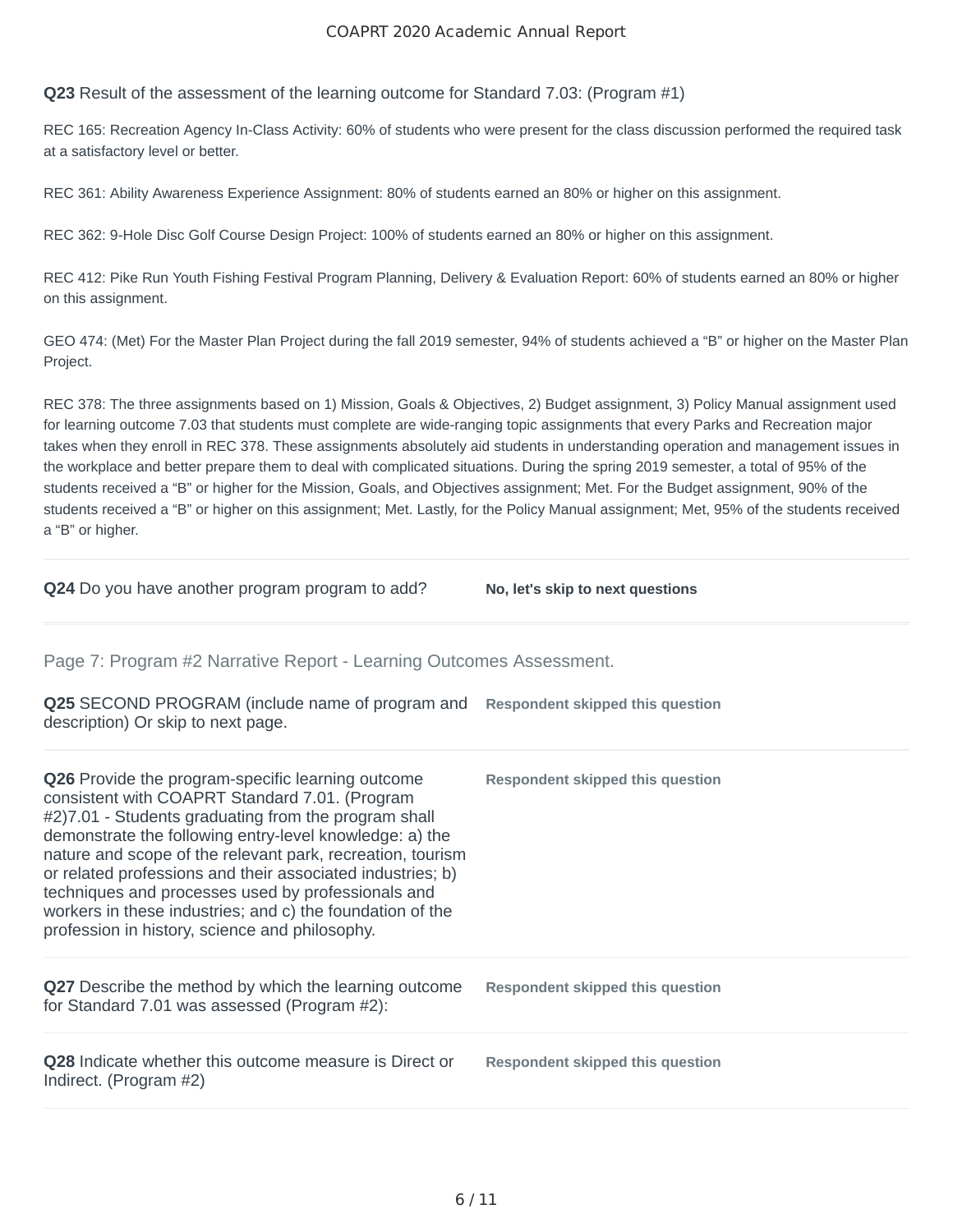| Q29 Result of the assessment of the learning outcome<br>for Standard 7.01: (Program $#2$ )                                                                                                                                                                                                                                                                         | <b>Respondent skipped this question</b> |
|--------------------------------------------------------------------------------------------------------------------------------------------------------------------------------------------------------------------------------------------------------------------------------------------------------------------------------------------------------------------|-----------------------------------------|
| Q30 Please provide the program-specific learning<br>outcome consistent with COAPRT Standard<br>7.02. Students graduating from the program shall be able<br>to demonstrate the ability to design, implement, and<br>evaluate services that facilitate targeted human<br>experiences and that embrace personal and cultural<br>dimensions of diversity. (Program #2) | <b>Respondent skipped this question</b> |
| Q31 Describe the method by which the learning outcome<br>for Standard 7.02 was assessed: (Program #2)                                                                                                                                                                                                                                                              | <b>Respondent skipped this question</b> |
| Q32 Please indicate whether this outcome measure is<br>Direct or Indirect. (Program #2)                                                                                                                                                                                                                                                                            | <b>Respondent skipped this question</b> |
| Q33 Result of the assessment of the learning outcome<br>for Standard 7.02: (Program #2)                                                                                                                                                                                                                                                                            | <b>Respondent skipped this question</b> |
| Q34 Please provide the program-specific learning<br>outcome consistent with COAPRT Standard<br>7.03. Students graduating from the program shall be able<br>to demonstrate entry-level knowledge about operations<br>and strategic management/administration in parks,<br>recreation, tourism and/or related professions. (Program<br>#2)                           | <b>Respondent skipped this question</b> |
| Q35 Describe the method by which the learning outcome<br>for Standard 7.03 was assessed: (Program #2)                                                                                                                                                                                                                                                              | <b>Respondent skipped this question</b> |
| Q36 Please indicate whether this outcome measure is<br>Direct or Indirect. (Program #2)                                                                                                                                                                                                                                                                            | <b>Respondent skipped this question</b> |
| Q37 Result of the assessment of the learning outcome<br>for Standard 7.03: (Program #2)                                                                                                                                                                                                                                                                            | <b>Respondent skipped this question</b> |
| Q38 Do you have another program program to add?                                                                                                                                                                                                                                                                                                                    | <b>Respondent skipped this question</b> |
| Page 8: Program #3 Narrative Report - Learning Outcomes Assessment                                                                                                                                                                                                                                                                                                 |                                         |

**Q39** THIRD PROGRAM (include name of program and description) Or skip to next page. **Respondent skipped this question**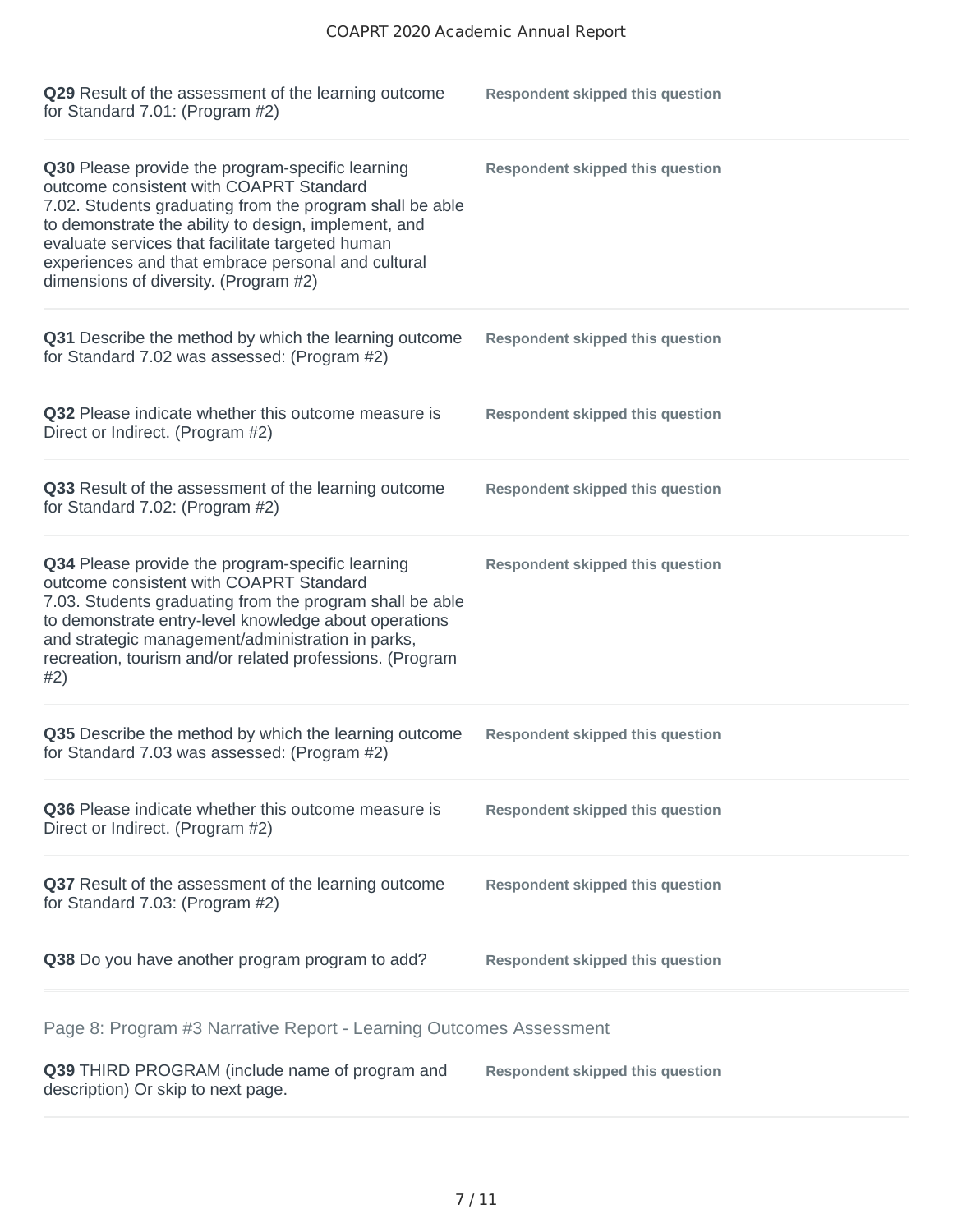| Q40 Provide the program-specific learning outcome<br>consistent with COAPRT Standard 7.01. (Program<br>#3)7.01 - Students graduating from the program shall<br>demonstrate the following entry-level knowledge: a) the<br>nature and scope of the relevant park, recreation, tourism<br>or related professions and their associated industries; b)<br>techniques and processes used by professionals and<br>workers in these industries; and c) the foundation of the<br>profession in history, science and philosophy. | <b>Respondent skipped this question</b> |
|-------------------------------------------------------------------------------------------------------------------------------------------------------------------------------------------------------------------------------------------------------------------------------------------------------------------------------------------------------------------------------------------------------------------------------------------------------------------------------------------------------------------------|-----------------------------------------|
| Q41 Describe the method by which the learning outcome<br>for Standard 7.01 was assessed (Program #3):                                                                                                                                                                                                                                                                                                                                                                                                                   | <b>Respondent skipped this question</b> |
| Q42 Indicate whether this outcome measure is Direct or<br>Indirect. (Program #3)                                                                                                                                                                                                                                                                                                                                                                                                                                        | <b>Respondent skipped this question</b> |
| Q43 Result of the assessment of the learning outcome<br>for Standard 7.01: (Program $#3$ )                                                                                                                                                                                                                                                                                                                                                                                                                              | <b>Respondent skipped this question</b> |
| Q44 Please provide the program-specific learning<br>outcome consistent with COAPRT Standard 7.02.<br>Students graduating from the program shall be able to<br>demonstrate the ability to design, implement, and<br>evaluate services that facilitate targeted human<br>experiences and that embrace personal and cultural<br>dimensions of diversity. (Program #3)                                                                                                                                                      | <b>Respondent skipped this question</b> |
| Q45 Describe the method by which the learning outcome<br>for Standard 7.02 was assessed: (Program #3)                                                                                                                                                                                                                                                                                                                                                                                                                   | <b>Respondent skipped this question</b> |
| Q46 Please indicate whether this outcome measure is<br>Direct or Indirect. (Program #3)                                                                                                                                                                                                                                                                                                                                                                                                                                 | <b>Respondent skipped this question</b> |
| Q47 Result of the assessment of the learning outcome<br>for Standard 7.02: (Program #3)                                                                                                                                                                                                                                                                                                                                                                                                                                 | <b>Respondent skipped this question</b> |
| Q48 Please provide the program-specific learning<br>outcome consistent with COAPRT Standard<br>7.03. Students graduating from the program shall be able<br>to demonstrate entry-level knowledge about operations<br>and strategic management/administration in parks,<br>recreation, tourism and/or related professions. (Program<br>#3)                                                                                                                                                                                | <b>Respondent skipped this question</b> |
| Q49 Describe the method by which the learning outcome<br>for Standard 7.03 was assessed: (Program #3)                                                                                                                                                                                                                                                                                                                                                                                                                   | <b>Respondent skipped this question</b> |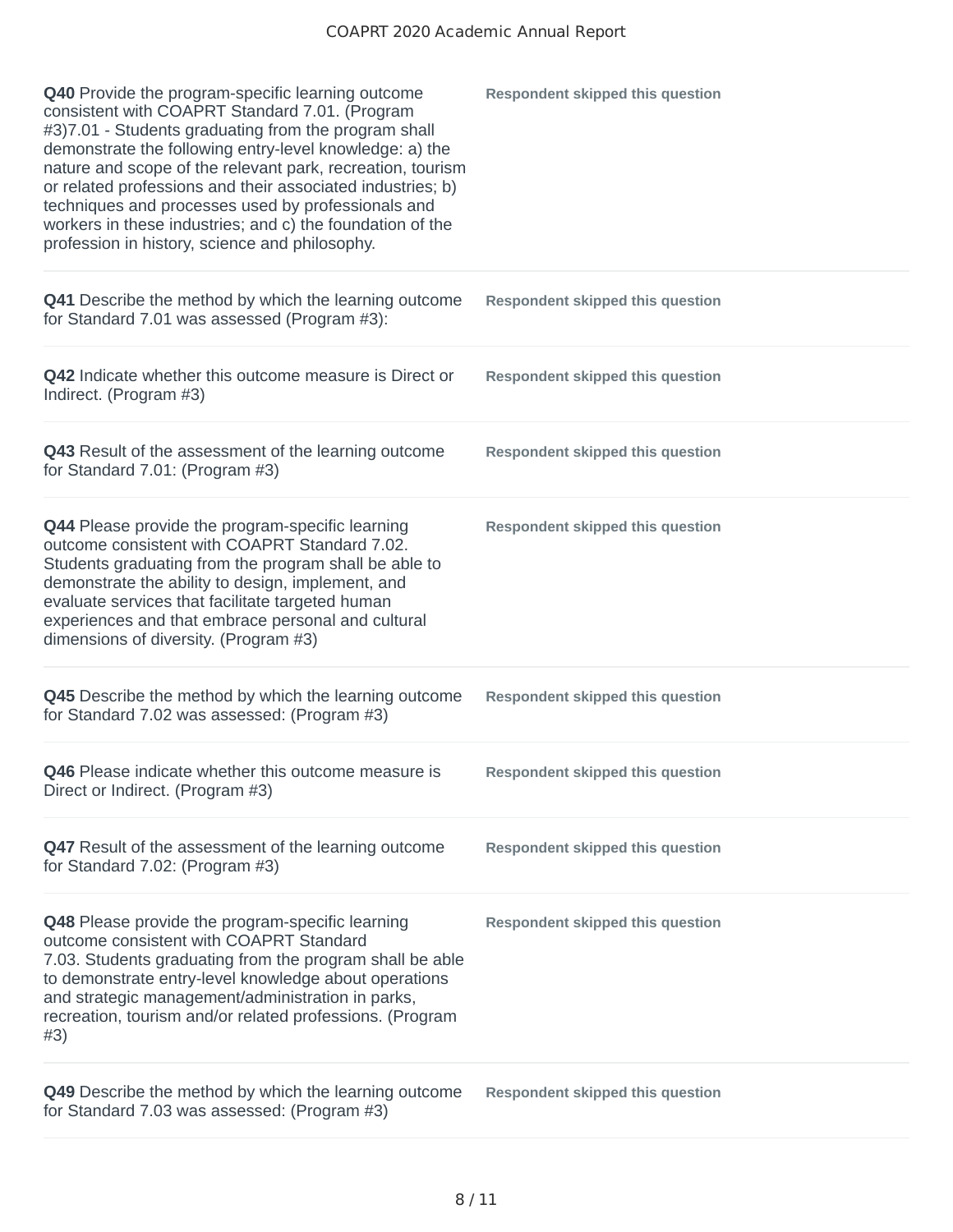| Q50 Please indicate whether this outcome measure is<br>Direct or Indirect. (Program #3)                                                                                                                                                                                                                                                                                                                                                                                                                                 | <b>Respondent skipped this question</b> |
|-------------------------------------------------------------------------------------------------------------------------------------------------------------------------------------------------------------------------------------------------------------------------------------------------------------------------------------------------------------------------------------------------------------------------------------------------------------------------------------------------------------------------|-----------------------------------------|
| <b>Q51</b> Result of the assessment of the learning outcome<br>for Standard 7.03: (Program #3)                                                                                                                                                                                                                                                                                                                                                                                                                          | <b>Respondent skipped this question</b> |
| Q52 Do you have another program program to add?                                                                                                                                                                                                                                                                                                                                                                                                                                                                         | <b>Respondent skipped this question</b> |
| Page 9: Program #4 Narrative Report - Learning Outcomes Assessment                                                                                                                                                                                                                                                                                                                                                                                                                                                      |                                         |
| <b>Q53 FOURTH PROGRAM</b> (include name of program and<br>description) Or skip to next page.                                                                                                                                                                                                                                                                                                                                                                                                                            | <b>Respondent skipped this question</b> |
| Q54 Provide the program-specific learning outcome<br>consistent with COAPRT Standard 7.01. (Program<br>#4)7.01 - Students graduating from the program shall<br>demonstrate the following entry-level knowledge: a) the<br>nature and scope of the relevant park, recreation, tourism<br>or related professions and their associated industries; b)<br>techniques and processes used by professionals and<br>workers in these industries; and c) the foundation of the<br>profession in history, science and philosophy. | <b>Respondent skipped this question</b> |
| Q55 Describe the method by which the learning outcome<br>for Standard 7.01 was assessed (Program #4):                                                                                                                                                                                                                                                                                                                                                                                                                   | <b>Respondent skipped this question</b> |
| Q56 Indicate whether this outcome measure is Direct or<br>Indirect. (Program #4)                                                                                                                                                                                                                                                                                                                                                                                                                                        | <b>Respondent skipped this question</b> |
| Q57 Result of the assessment of the learning outcome<br>for Standard 7.01: (Program $#4$ )                                                                                                                                                                                                                                                                                                                                                                                                                              | <b>Respondent skipped this question</b> |
| Q58 Please provide the program-specific learning<br>outcome consistent with COAPRT Standard 7.02.<br>Students graduating from the program shall be able to<br>demonstrate the ability to design, implement, and<br>evaluate services that facilitate targeted human<br>experiences and that embrace personal and cultural<br>dimensions of diversity. (Program #4)                                                                                                                                                      | <b>Respondent skipped this question</b> |
| Q59 Describe the method by which the learning outcome<br>for Standard 7.02 was assessed: (Program #3)                                                                                                                                                                                                                                                                                                                                                                                                                   | <b>Respondent skipped this question</b> |
| Q60 Please indicate whether this outcome measure is<br>Direct or Indirect. (Program #4)                                                                                                                                                                                                                                                                                                                                                                                                                                 | <b>Respondent skipped this question</b> |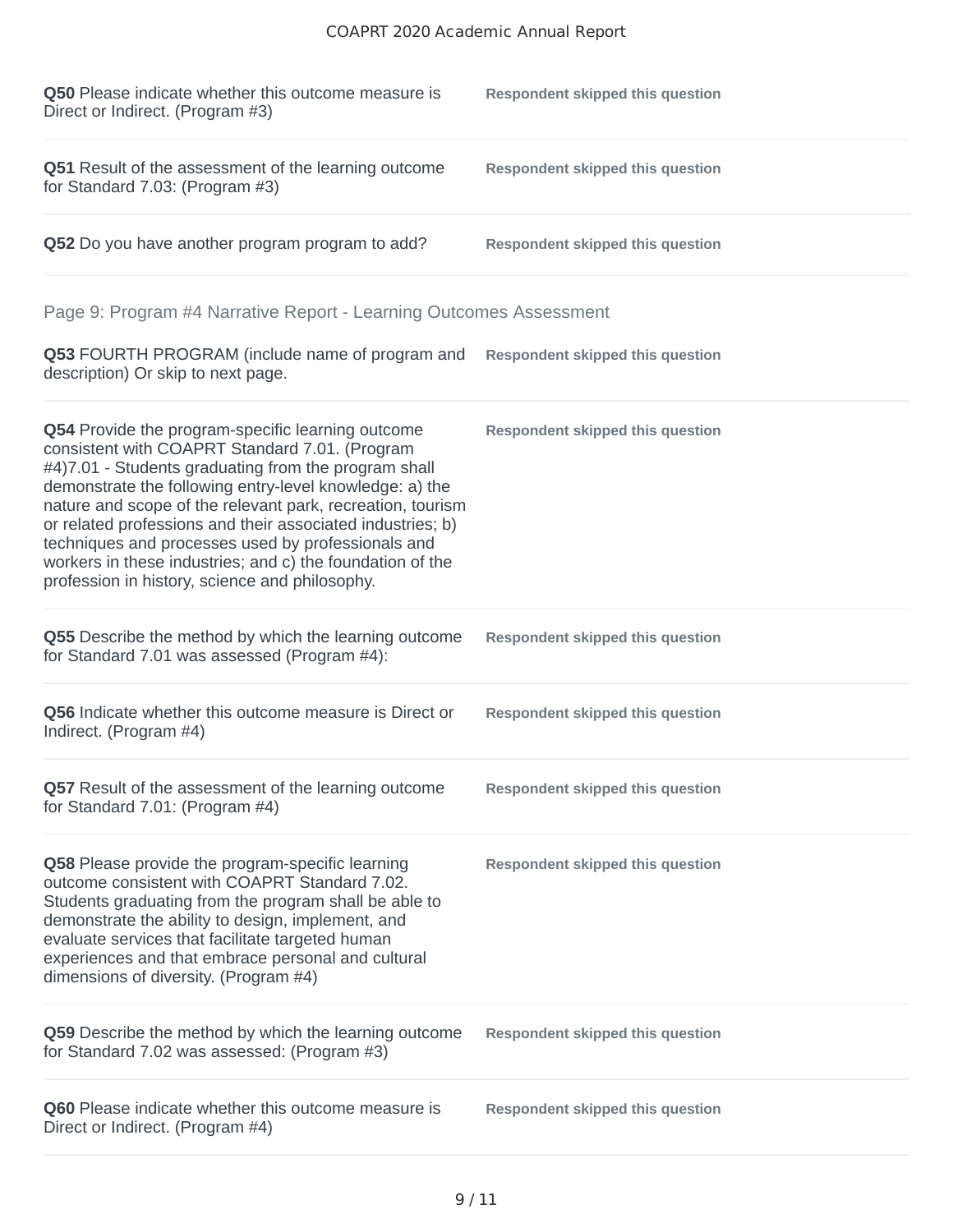| <b>Q61</b> Result of the assessment of the learning outcome<br>for Standard 7.02: (Program $#3$ )                                                                                                                                                                                                                                            | <b>Respondent skipped this question</b> |
|----------------------------------------------------------------------------------------------------------------------------------------------------------------------------------------------------------------------------------------------------------------------------------------------------------------------------------------------|-----------------------------------------|
| <b>Q62</b> Please provide the program-specific learning<br>outcome consistent with COAPRT Standard 7.03.<br>Students graduating from the program shall be able to<br>demonstrate entry-level knowledge about operations and<br>strategic management/administration in parks, recreation,<br>tourism and/or related professions. (Program #4) | Respondent skipped this question        |
| <b>Q63</b> Describe the method by which the learning outcome<br>for Standard 7.03 was assessed: (Program #4)                                                                                                                                                                                                                                 | Respondent skipped this question        |
| Q64 Please indicate whether this outcome measure is<br>Direct or Indirect. (Program #4)                                                                                                                                                                                                                                                      | Respondent skipped this question        |
| <b>Q65</b> Result of the assessment of the learning outcome<br>for Standard 7.03: (Program $#4$ )                                                                                                                                                                                                                                            | Respondent skipped this question        |

Page 10: Narrative Report - Accountability and Informing the Public

**Q66** An important aspect of accreditation is accountability. It is expected that the program annually posts 7.0 series aggregated data and additional evidence reflecting program academic quality and student achievement on their program and/or departmental website. Such information shall be consistent with The Family Educational Rights and Privacy Act (FERPA) requirements (Standard 2.05.05).Please provide a link to the program's website that demonstrates compliance with Standard 2.05.05.

https://www.calu.edu/academics/undergraduate/bachelors/parks-recreation-management/index.aspx

**Q67** It is expected that a program has a practice of informing the public about the harm of degree mills and accreditation mills (Standard 3.06).Please provide a link to the program's website demonstrating compliance with Standard 3.06.

https://www.calu.edu/academics/undergraduate/bachelors/parks-recreation-management/index.aspx

**Q68** It is expected that the program has a practice of informing the public about their COAPRT accredited programs (Standard 3.07).Please provide a link to the program's website demonstrating compliance with Standard 3.07.

https://www.calu.edu/academics/undergraduate/bachelors/parks-recreation-management/index.aspx

Page 11: Program Changes